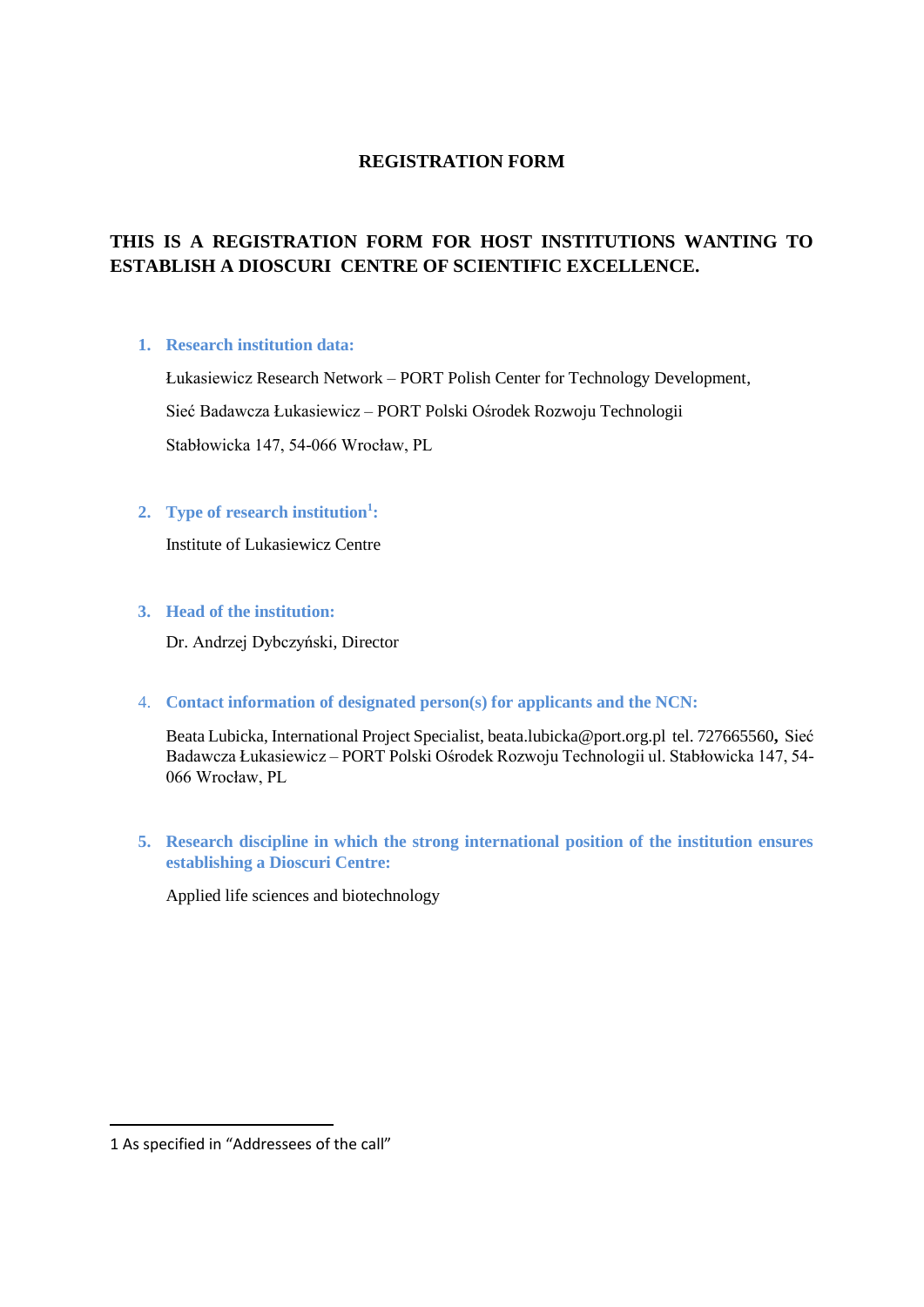**6. Description of important research achievements from the selected discipline from the last 5 years including a list of the most important publications, patents, other:**

## a) **Selected Publications**:

- **M. Misiak**, **M. Skowicki**, **A. Kowalczyk**, K. Prorok, S. Arabasz, **T. Lipiński**, A. Bednarkiewicz. *Biofunctionalized upconverting CaF2:Yb,Tm nanoparticles for Candida albicans detection and imaging*. Nano Research 10, 3333–3345 (2017) IF= 7.354
- A. Żywicka, K. Fijałkowski, **A. Junka**, J. Grzesiak, M. El Fray, *Modification of Bacterial Cellulose with Quaternary Ammonium Compounds Based on Fatty Acids and Amino Acids and the Effect on Antimicrobial Activity*. Biomacromolecules 19(5), 1528−1538 (2018) IF= 5.738
- **G. Chodaczek**, **M. Toporkiewicz**, M.A. Zal, T. Zal, *Epidermal T Cell Dendrites Serve as Conduits for Bidirectional Trafficking of Granular Cargo.* Frontiers in Immunology 22;9:1430 (2018) IF=5.511
- A. Żywicka, **A. Junka**, P. Szymczyk, **G. Chodaczek**, J. Grzesiak, P.P. Sedghizadeh, K. Fijałkowski, *Bacterial cellulose yield increased over 500% by supplementation of medium with vegetable oil*. Carbohydrate Polymers 199, 294-303 (2018) IF=4.811
- R. Petrus, **P. Sobota**, A new, simple, and efficient strategy for the preparation of active antifungal biodegradable materials via ring-opening polymerization of L-lactide with zinc aryloxides. Dalton Transaction 11;48(23), 8193-8208 (2019) IF=4.052

## b) **Selected patents**:

In cooperation with 732 scientists from Wroclaw and Poland, 152 Research & Development projects have been implemented at ŁUKASIEWICZ – PORT in the nano and biotechnology fields. As the result, 95 Polish and 30 European patent applications have been prepared. So far 72 patents have been granted including 26 European and 4 American ones. Exemplary patents granted in the area of **Applied life sciences and biotechnology**:

 $\bullet$  US9890194/PAT.220297 An epitope and its use  $\bullet$  E[P16846943.5/](tel:168469435)US15759822 A method for detection and selection of hybridoma cells producing the desired antibodies  $\bullet$  EP2656078 A method of differentiating oncogenic changes of the thyroid, a kit to embody the method and the use of metallothionein (MT) for differentiating oncogenic changes of the thyroid EP3058094 Method for detection of decreased susceptibility for anticancer adjuvant chemotherapy in breast cancer patients EP2680821 Liposome formulation comprising an antitumour active substance, method for its preparation and pharmaceutical compositions comprising it • US10197572/EP3158340 Method and kit for detection of deltanoid-resistant leukemia cells and antibody for use therein US9074017/EP2705048 Pure albumin and its method of preparation and detection EP3003389/US9878051 Bordetella pertussis LOSderived oligosaccharide with pertussis toxin glycoconjugate and its application in the prophylaxis and treatment of infections caused by Bordetella pertussis PAT.229904 Method of preparing esters of lactic and lactylatic acid in alcoholysis reaction of aliphatic poliester PAT.229194 Neoglycoconjugate of Escherichia coli R1 LOS oligosaccharide and Clostridium difficile toxoid and its application in anti-bacterial vaccines PAT.228355 Method for detection of decreased susceptibility for anticancer adjuvant chemotherapy in breast cancer patients PAT.227390 Method and kit for detection of deltanoid-resistant leukemia cells and antibody for use therein.

#### c) **Other scientific achievements:**

During the III Polish Congress of Entrepreneurship (November 2015) the ŁUKASIEWICZ – PORT was awarded the Polish Innovation Award 2015 by the Polish Agency for Enterprise.

During the 10th edition of the International Fair of Inventions and Innovations INTARG 2017, the invention implemented in the BioMed project of the ŁUKASIEWICZ – PORT entitled: "The method of detecting reduced susceptibility to anti-cancer adjuvant chemotherapy in patients with breast cancer" was awarded the title of Innovation Leader 2017.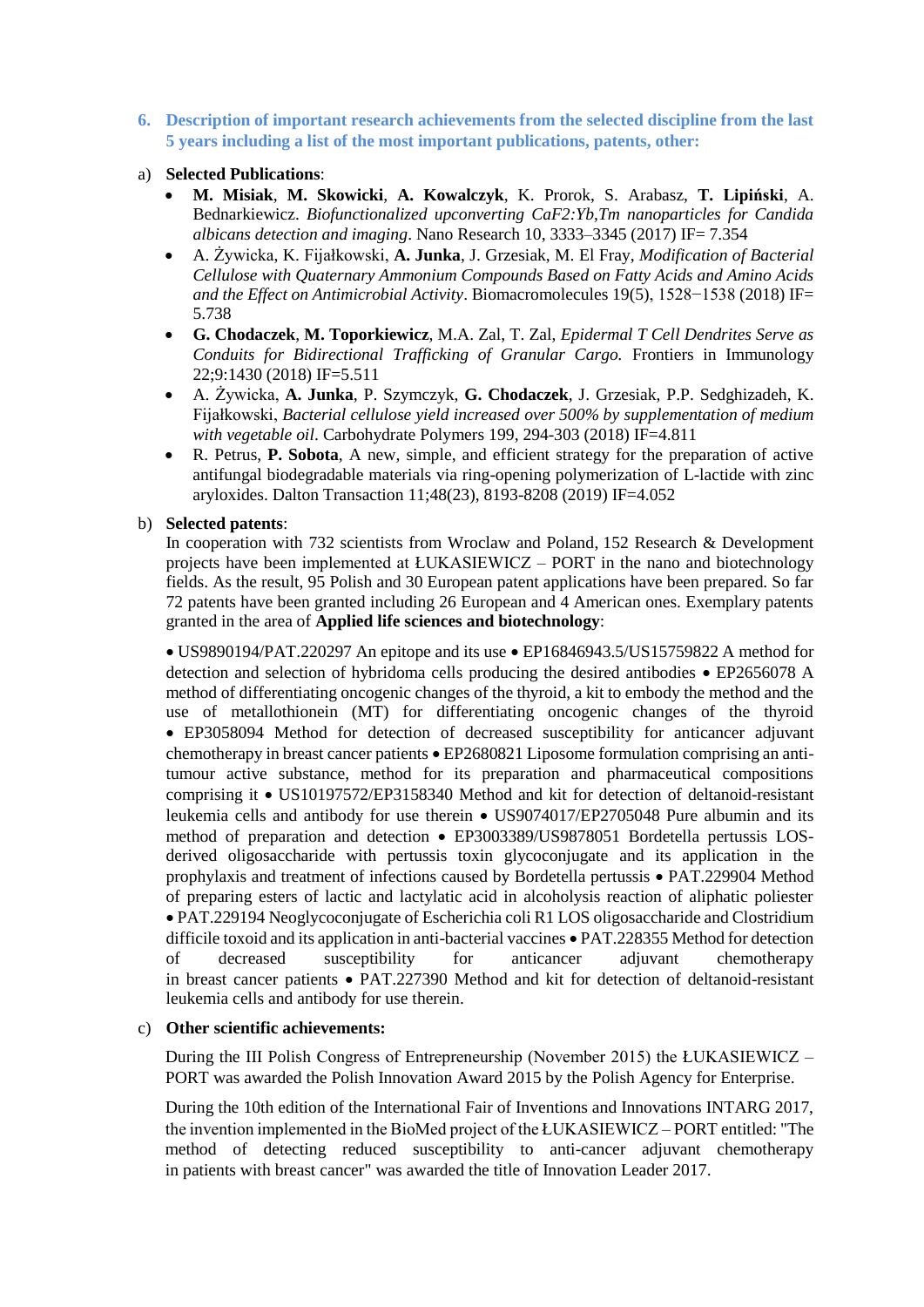- **7. List of no more than 3 important research projects from the selected discipline awarded in national and international calls to the institution in the last 5 years:**
- **1. BBMRI.pl** *Creation of Polish Biobanking Network within Biobanking and Biomolecular Resources Research Infrastructure BBMRI-ERIC.* Funded by the Ministry of Science and Higher Education, total budget:  $\epsilon$  9,5 mln for years 2017-2021. Polish Biobanking Network (PBN) is a unique research infrastructure in Poland created by the BBMRI.pl consortium, and is a full member of European Research Infrastructure BBMRI-ERIC. BBMRI.pl consortium consists of seven major biobanking centers and academic institutions in Poland, such as:
	- 1) **Leader:** Łukasiewicz Research Network PORT Polish Center For Technology Development, Wroclaw
	- 2) Medical University of Gdansk
	- 3) Medical University of Warsaw<br>4) University of Lodz
	- University of Lodz
	- 5) Medical University of Lublin
	- 6) Wroclaw Medical University
	- 7) Regional Science and Technology Center Checiny

PBN helps in organization of Polish biobanking facilities to be a part of the BBMRI-ERIC network. PBN intends to establish a multi-center cooperation between scientific and clinical teams from all over Europe. The main project tasks include:

- a. Identification and characterization of entities interested in joining PBN.
- b. Common Service IT for PBN.
- c. Verification of SOPs that exist in Polish biobanking institutions, implementation of common solutions.
- d. Creation of Polish National Biobanking Node
- e. Introduction of a unified quality control system for national biobanks.
- f. Ethical, legal and social issues.

In 2019 ŁUKASIEWICZ – PORT submitted the application for the Polish Roadmap of Research Infrastructures.

- **2. DegScreen** *Development and implementation of an innovative platform for screening analysis of therapeutic degron-type compounds.* Project financed by the National Centre for Research and Development under the Smart Growth Operational Programme 2014-2020 total amount €1,16 million. Principal Investigator - Dr. Jakub Siednienko. Project Consortium Łukasiewicz Research Network – PORT Polish Center for Technology Development with Captor Therapeutics Ltd. proposed an innovative DegScreen technology – a two-step highthroughput screening of low molecular weight compounds which induce the degradation of protein target. The technology will be implemented commercially as a service which enables screening for:  $\bullet$  compounds active towards a chosen protein to be used as potential drug precursors, • auxiliary compounds for determination of protein function or their role in pathogenic processes, • assessment of the drug candidate polypharmacological profile.
- **3. GreenAmber** *Green succinic acid production technology based on renewable and waste materials*. Project supported by the National Centre for Research and Development under the Smart Growth Operational Programme 2014-2020 total amount  $\epsilon$  0,6 million. Project Consortium Łukasiewicz Research Network – PORT Polish Center for Technology Development with Zakłady Azotowe PUŁAWY SA, Principal Investigator - MSc Wojciech Woźny. The aim of this project is development of an innovative succinic acid production pipeline based on unique biocatalytic qualities of highly efficient Enterobacter species. This process will enable the use of waste materials and other by-products of industrial production. In this project, the existing metabolic pathways of Enterobacter species will be genetically engineered to increase the production of succinic acid for industry applications.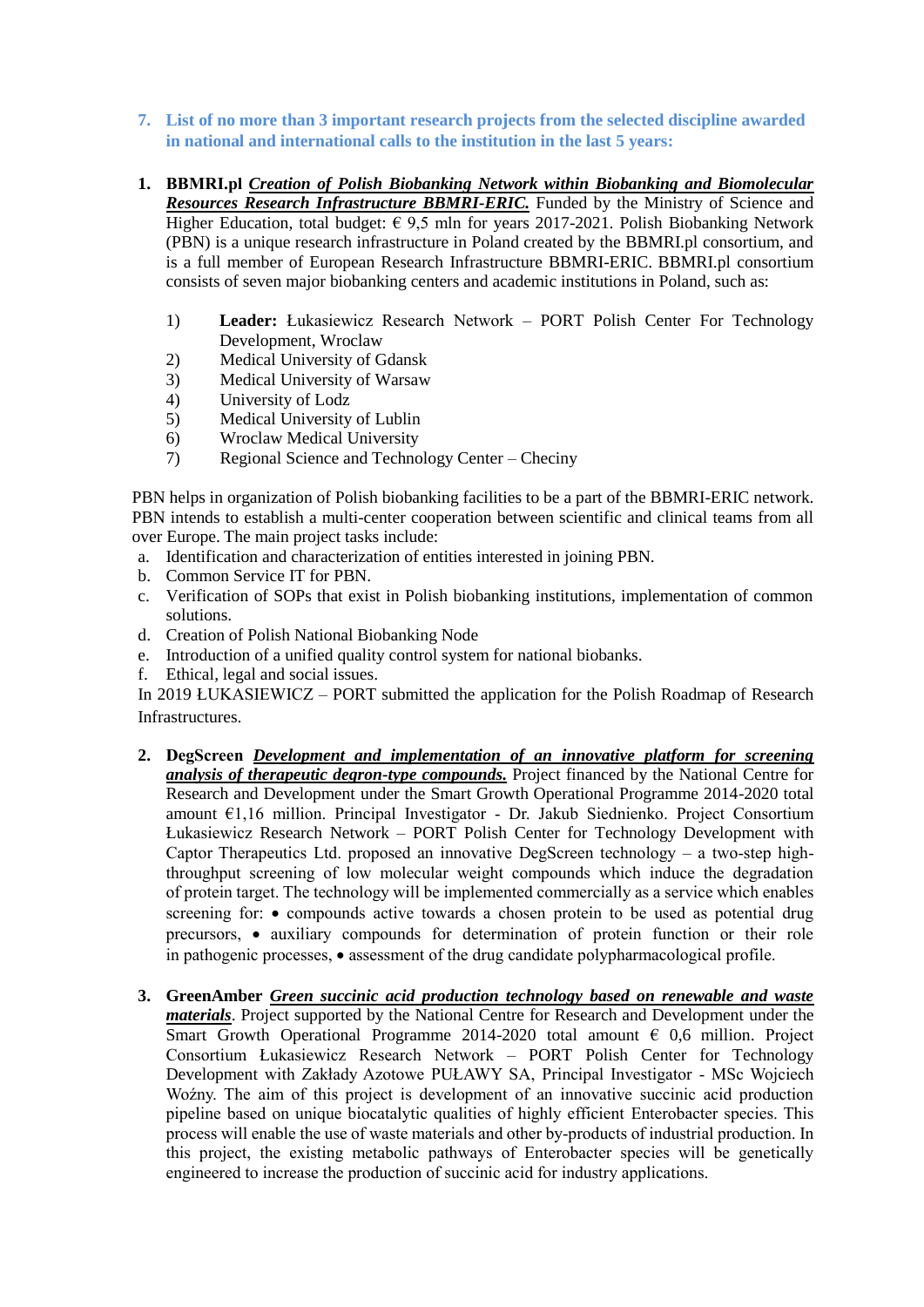### **8. Description of the available laboratory and office space for the Dioscuri Centre):**

Łukasiewicz Research Network – PORT Polish Center for Technology Development is a unique center built on the largest infrastructural project in Poland in the R&D area, with over 23.000 m<sup>2</sup> of fully-equipped laboratory and office space. For Dioscuri Centre we offer open-space laboratories dedicated for research groups and modern, fully furnished offices ranging from 12 to 35  $m^2$ . The laboratories are fully equipped and dedicated for: nucleic acid analysis, microbiology, cell biology and signalling, light and electron microscopy, histology, radioisotopic analysis, protein biochemistry and analytical chemistry. The list of laboratories includes: Biobank , Bioimaging, Cell Culture, DNA Analysis, Elemental Analysis, Flow Cytometry, Infrared Spectroscopy, Mass Spectrometry and Chromatography, Microbiology, Molecular Interactions, Nanobioengineering, Nuclear Magnetic Resonance, Virology and Cell Biology.

## **Main services for Dioscuri Centre:**

NUCLEIC ACID ANALYSIS - high throughput nucleic acids isolation from different materials, genotyping of single known and unknown mutations, DNA methylation analysis, HLA testing, metagenomic analysis and determination of the presence of specific bacteria species.

MICROBIOLOGY - identification of bacteria species using Real-time PCR and PCR, MALDI-biotyper, sterility testing of products.

CELL BIOLOGY & SIGNALLING - cell line development, new drug testing in cell models, analysis of transcription factor expression, analysis of protein phosphorylation.

MICROSCOPIC ANALYSIS - sample preparation, SEM/STEM analysis of biological material in normal and cryo-conditions, widefield and confocal microscopy analysis.

PROTEIN BIOCHEMISTRY - protein production and purification, construction of expression vectors and optimization of target gene expression conditions, adaptation to production in different types of bioreactors, qualitative and quantitative protein analysis and molecular interactions analysis.

ISOTOPIC ANALYSES AND SERVICES - focusing especially on differential proteomics/phosphoproteomics analysis based on electrophoretic techniques, radioisotopes

MASS SPECTROMETRY - proteomics, metabolomics, lipidomics and testing of potential components of new drugs and cosmetics, identification and determination of the structure of potentially therapeutic substances.

ANALYTICAL CHEMISTRY based on chromatographic methods in analytical, semi-preparative and preparative scale, spectroscopic methods: NMR, FT-IR, GC-MS, LC-MS, MS/MS, UV-VIS, CD, ASA, ICP-OES, diffractometry, thermal analysis: DSC, TGA.

#### R&D SERVICE

Development of therapeutic agents • Discovery and validation of biomarkers and biomarker signatures for diagnostic use, control of therapies and therapy development • Development of new vaccines • Research on immunomodulatory properties of substances • Hybridoma technology and monoclonal antibodies • Functionalisation of nanoparticles and surfaces for bioimaging, detectors and diagnostic tests • Development of new strategies for antiviral therapies • Modulation of endogenous signalling pathways for autoimmune diseases treatment • Examination of signalling pathways in immune system cells.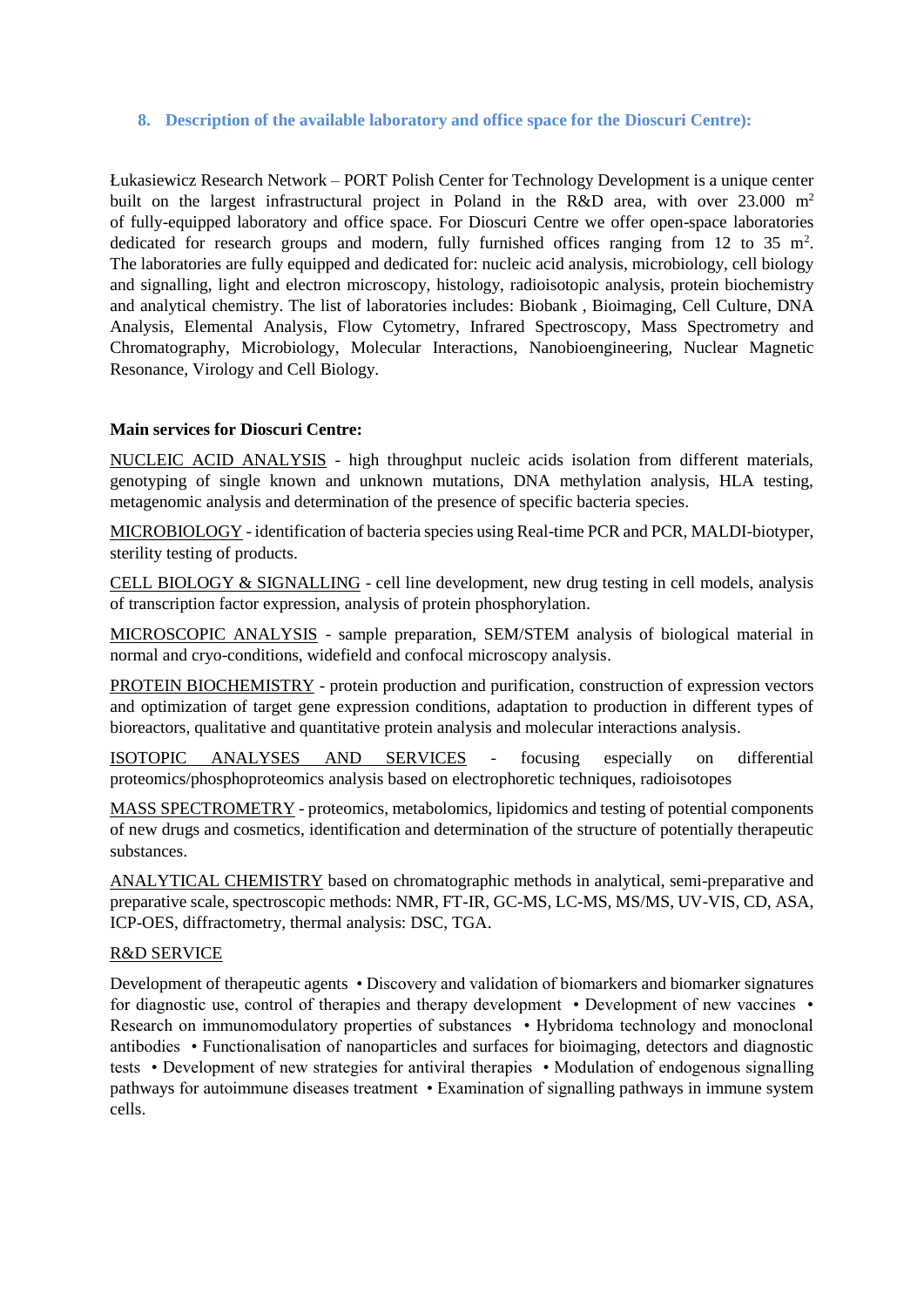### **9. List of the available research equipment for the Dioscuri Centre:**

Łukasiewicz Research Network – PORT Polish Center for Technology Development is ready to support the Dioscuri Leader to establish collaborations within ŁUKASIEWICZ - PORT research leaders, local Universities and Research Institutes, support his/her applications for research and R&D grants, build scientific collaborations and relations with local SME.

#### **Nucleic acids analysis**:

Robot for DNA/RNA/protein isolation QIASymphony (Qiagen) Homogenisers: TissueLyzerII (Qiagen) and CryoMill (Retsch) Spectrophoto- and spectrofluorimeter NanoDrop 8000 and 3300 (ThermoFisher Scientific) Real-time PCR thermal cycler (CEIVD) Rotor Gene Q (Qiagen) Pipetting robot Piro (DORNIER-LTF) Capillary electrophoresis Fragment Analyzer (Advanced Analytical) Pyrosequencer PyroMark Q24 (Qiagen)

#### **Cell cultures:**

Class II Laminar Flow Cabinets (LaboGene) CO<sup>2</sup> incubators (Binder) Bioreactors: Biostat STR 50l, Biostat RM, Biostat B Twin (Sartorius) Roller bottles incubator Reverse-phase contrast microscopes Electroporators Automatic cell counter Microbial incubators and bioreactors

#### **Protein engieneering:**

HPLC/FPLC (Dionex Ultimate 3000/AKTA Explorer) Multifunctional workstation (Tecan FreedomEVO 150/8) with multimode plate reader Infinite 200 Pro for all detection techniques Multimode microplate readers (2104 EnVision, EnSpire Multimode Plate Reader, Spectra MaxPlus 384) Highthroughput differential scanning calorimeter (MicroCal VP-Capilary DSC) Isothermal titration calorimetry (ITC) – MicroCal ITC200 Zetasizer DLS/SLS (Nano ZS) Circular Dichroism (CD) Spectropolarimeter (Jasco J – 815)

#### **Isotopic analysis:**

Automatic high throughput a/b liquid scintillation & luminescence counter Automatic high throughput gamma counter / spectrometer g Systems for high resolution imaging of multifluorescent-, chemifluorescent- and radioisotope-labeled samples Systems for 1D and 2D electrophoresis and blotting of proteins and nucleic acids Cell culture systems Liquid chromatography systems (FPLC, HPLC) Spectrofluorophotometer (FP-8500-JASCO Corp) Spectrophotometers (Cary 300, Agilent 8453)

#### **Flow cytometry:**

Flow cytometer BD LSR Fortessa Flow cytometer BD FACS Canto II Flow cytometer BD FACS Calibur Sorter BD FASC Aria Fusion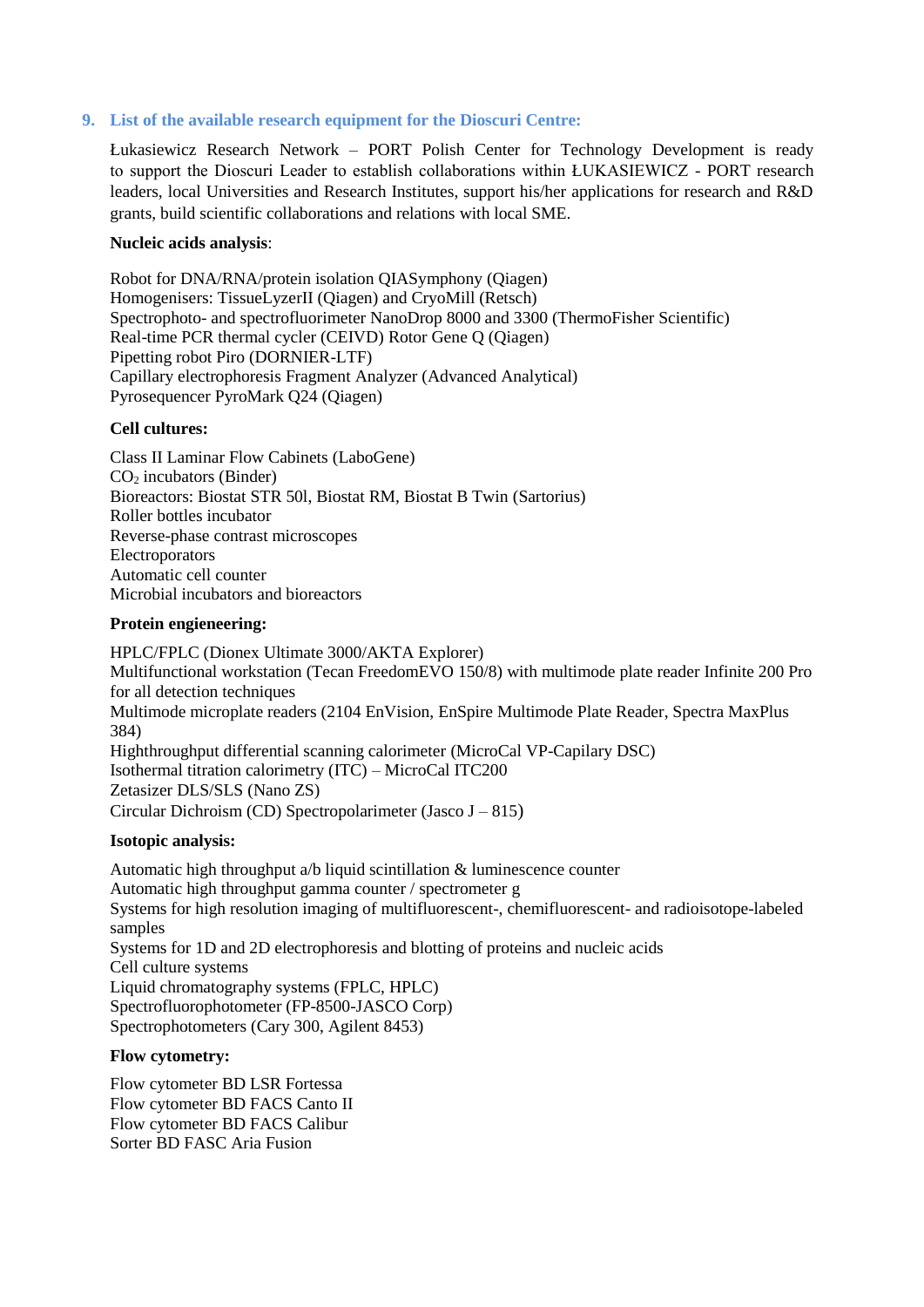# **Histology:**

Laser microdissection system Leica LMD 7000 Vacuum infiltration processor VIP 6 SAKURA Tissue embedding console system TEC 5 SAKURA Automated slide stainer PRISMA SAKURA Automated glass coverslipper SAKURA Rotary microtome AutoSection SAKURA Histology slides prepration set Microtom with cryostat CRYO 3 SAKURA Vibratome Microscope with color camera

## **Microscopy:**

Inverted fluorescence microscope – Carl Zeiss AxioVert A1 with PlasDIC contrast Spinning disk confocal microscope Zeiss Cell Observer SD Laser scanning confocal microscope Leica SP8 MP Image analysis software [Imaris, Huygens Professional, Image-Pro Premier, SlideBook Cross beam scanning electron microscope with ion beam Auriga 60, Zeiss Ultramicrotome EM UC7, Leica Cryo chamber FC7, Leica Automatic contrasting device EM AC20, Leica High vacuum sputter EM ACE600, Leica Tissue processor EM TP, Leica

# **Analytical chemistry:**

iCE3500 AAS Spectrometer (Thermo Scientific) VP100 Continuous Flow Vapour Generator producing hydride and mercury cold vapours (Thermo Scientific) EC100 electric furnace for atomization of samples processed by a hydride generation device (Thermo Scientific) ETHOS One microwave digestion labstation with HPR-1000/10S high-pressure segmented rotor (Milestone) Muffle furnace, ball mill, homogenizers FT-IR Nicolet 6700 Spectrometer (Thermo Scientific) FT-IR Nicolet iN10 Microscope (Thermo Scientific) High-resolution hybrid mass spectrometer LTQ Orbitrap Elite ETD (Thermo Fisher Scientific) Maxis Impact Mass Spectrometer (Bruker) MALDI-TOF with biotyper, image prep and sample preparation robot (Bruker) The 700 MHz Bruker AVANCE III HD NMR spectrometer Bruker SCION TQ – Gas chromatograph with triple quadrupole mass spectrometer

Agilent 7890A Gas chromatograph with two detectors – FID, ECD Thermo GC-MS ITQ — Gas chromatograph with ion trap

The above described equipment will be available to the Dioscuri Leader in jointly agreed scope and conditions.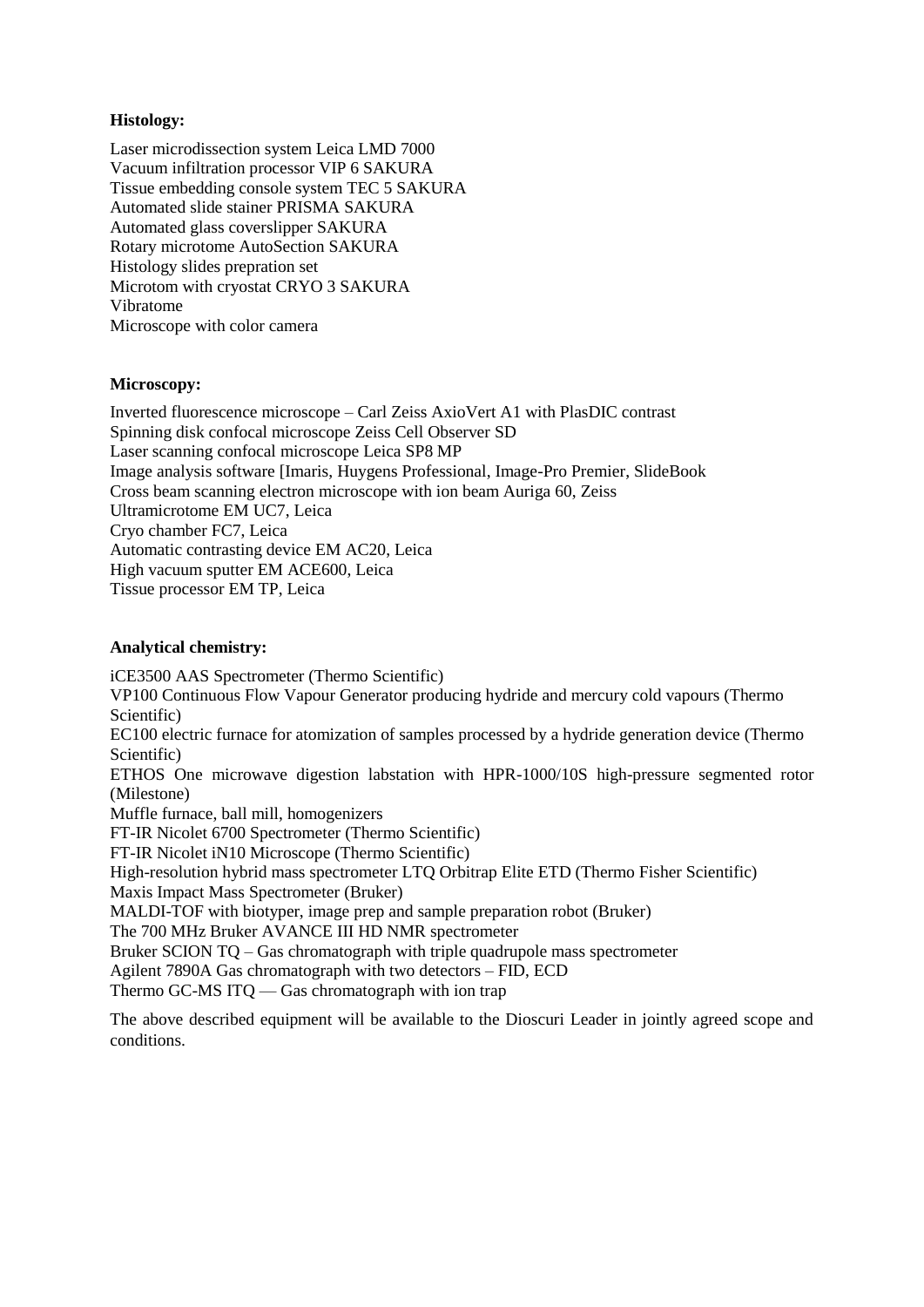# **10. List of the additional benefits (other than listed in call text) that the Institution declares to provide for the Dioscuri Centre:**

ŁUKASIEWICZ – PORT strategy and organizational rules facilitate the high degree of novelty approaches in research and efficient transfer of research results into innovative future technologies. The location of ŁUKASIEWICZ – PORT is absolutely unique; in historical, green Campus Pracze: 11000  $m<sup>2</sup>$  of lab space on 27 ha of campus area, 100 ha of an area surrounding the Campus, intended by the city of Wroclaw for R&D investments, 13 km from the centre of Wroclaw, dedicated parking lot, and an old park nearby, excellent communication thanks to the proximity of motorway bypass, airport and train station 100 meters from the campus.

In order to best facilitate and increase the success of sustainable operation of the Dioscuri Centre ŁUKASIEWICZ – PORT declares the following organizational and scientific benefits for the Leader:

- a) Attractive relocation package for the leader and the family including: travel costs, the free Polish language course, free health insurance and housing allowance and free canteen access.
- b) Supporting the on-boarding installation and start-up package for the lab.
- c) The organizational support from HR in the adaptation to the new environment and the personal assistance to help in understanding the organization. HR will assist in relocating, setting of formalities in Polish offices, banks and other institutions, finding accommodation and leisure activities.
- d) Support in selection and supervision of other team members, in line with the profiles needed to conduct the research and in accordance with Code of Conduct for the Recruitment of Researchers HR excellence rules and institution management practices;
- e) Guarantee the authority to publish as senior author and invite as co-authors those who have contributed substantially to the work;
- f) Organization of international science and business oriented conferences as well as science promoting events as Researchers' Nights.
- g) The organization support in obtaining the international grants from Horizon Europe as well as from Polish funding programs. Support in submitting applications, building scientific collaborations and relations with Hi-Tech SMEs. e.g. SensDx, Nanopure, Merck KGaA, Dr Irena Eris, Mabion, Biotts, Polpharma Biologics, Ardigen S.A.
- h) Project management; financial reporting, project administration according the implemented methodology (PRINCE2 modified with the institution's own solutions) at every stage of a project. The support includes also documentation of the progress (milestones and expenses), the risks management, contingency plans, and application of the adequate financial procedures.
- i) Commercialization of research results, building the IPR portfolio of complementary projects and creating a foundation for innovative application solutions, long-term investment based on demonstrators and cooperation with big companies, e.g. Roche Poland, Pfizer, Amgen biotechnology Ltd, Selvita, B Braun. Joint ventures according to the concept of an industrial partner.
- j) The Institute Council with a senior advisory role composed of 12 international members. The Council will be, representing business, academia and public domain. As ŁUKASIEWICZ - PORT aspire to build world-class institution, Council shall represent two major fields of the Institute's areas of interest - biotechnology and materials engineering.